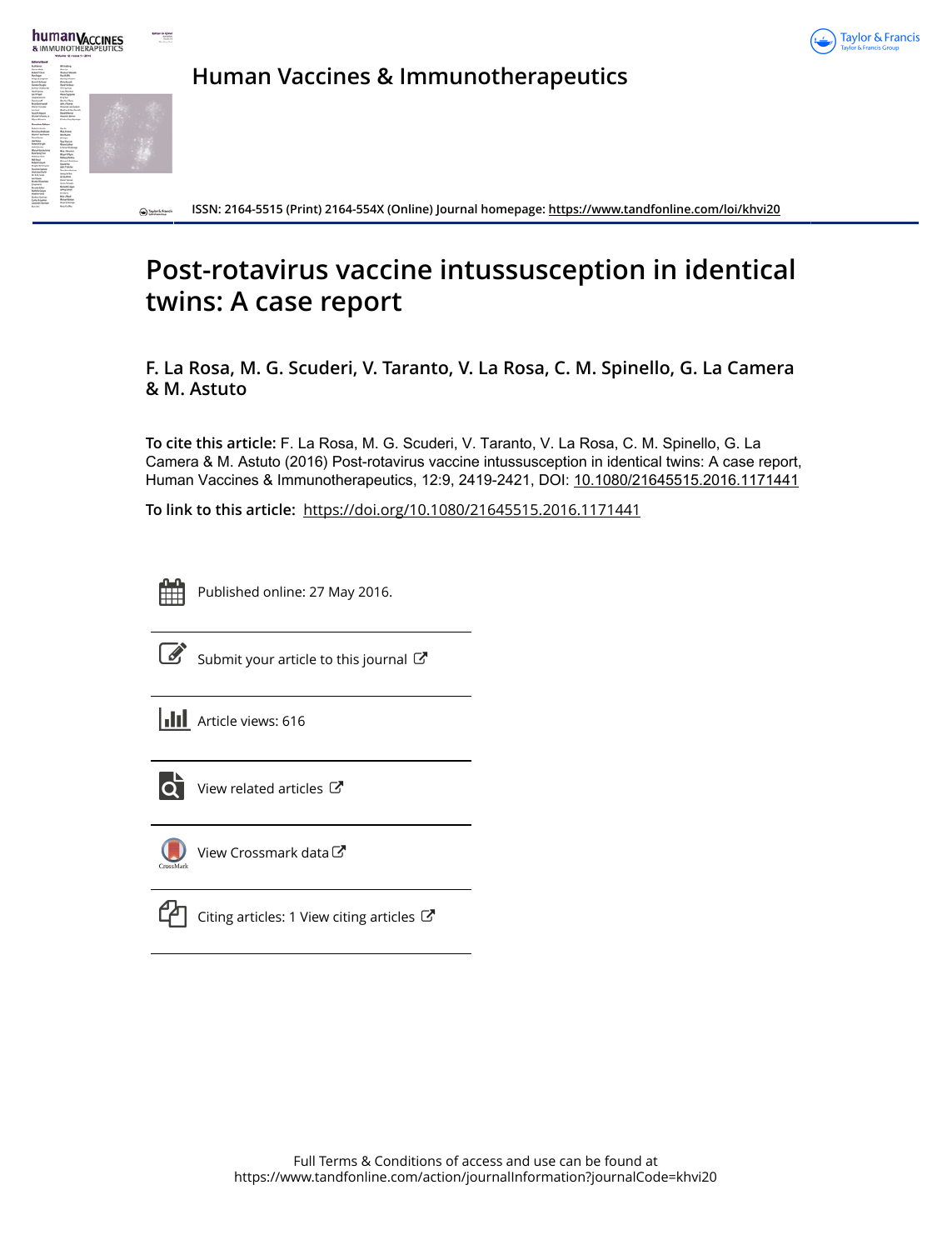# CASE REPORT

# Post-rotavirus vaccine intussusception in identical twins: A case report

F. La Rosaª, M. G. Scuderi<sup>[b](#page-1-0)</sup>, V. T[a](#page-1-0)rantoª, V. La Rosaª, C. M. Spinelloª, G. La Camera<sup>[c](#page-1-1)</sup>, and M. Astuto<sup>c</sup>

<span id="page-1-1"></span><span id="page-1-0"></span><sup>a</sup>School of Anesthesia and Intensive Care, University Hospital "Policlinico-Vitt. Emanuele", Catania, Italy; <sup>b</sup>Department of Pediatric Surgery, University Hopsital "Policlinico-Vitt. Emanuele," Catania, Italy; <sup>c</sup>Department of Anesthesia and Intensive Care, University Hospital "Policlinico-Vitt. Emanuele," Catania, Italy

#### ABSTRACT

The intussusception is one of the most frequent causes of occlusive syndrome in infants and in children.<sup>[1](#page-3-0)</sup> The mesenteric lymphadenopathy, wich is very rare post rotavirus vaccination, can cause intussusception,<sup>[2-5](#page-3-1)</sup> especially in genetically predisposed individuals.<sup>[6](#page-3-2)</sup> There is an association between intussusception and some classes of genotype. $7-9$  Two infants aged 3 months, vaccinated against rotavirus. After about a week, one of the 2 identical infants presented inconsolable crying, vomiting, loose stools mixed with blood, and was diagnosed with bowel obstruction with intussusception. He was operated in urgency. After a few hours, his brother presented vomiting, and was admitted to our Hospital for suspected intussusception. The controls carried out have confirmed the presence of intussusception that was treated early, before the onset of severe symptoms. The incidence of post rotavirus vaccine intussusception is very low. The determining factor hypothetically might be linked to the presence of a genotype that exposes infants to a greater risk of developing mesenteric lymphadenitis and intussusception. In our case, the diagnosis of intussusception occurred in a twin, which allowed us to recognize early symptoms which accused the brother and schedule the surgery with less urgency. Our experience may want to sensitize families and pediatricians to report cases of intussusception given a theoretical familiar association. The study of the genotype could be decisive for or not to exclude the presence of a risk of invagination, thus avoiding vaccination.

# ARTICLE HISTORY

Received 10 February 2016 Revised 5 March 2016 Accepted 20 March 2016

#### **KEYWORDS**

Intussusception; Rotavirus; Vaccine

#### **Background**

The rotavirus (RV) is the leading cause of severe acute gastro-enteritis in children worldwide<sup>[1,2,](#page-3-0)[3](#page-3-4)</sup> and the most common cause of severe diarrhea in children aged under 5  $y<sub>.4,5</sub>$  $y<sub>.4,5</sub>$  $y<sub>.4,5</sub>$ 

Before the introduction of the vaccine in the USA in 2006, rotavirus infection caused significant morbidity among U.S children, with an estimated 55,000–70,000 hospitalizations and 410,000 clinic visits annually. $6$  According to an analysis of 10 y of rotavirus infections in the USA before the introduction of the vaccine, $\sigma$  rotavirus was estimated to be the cause of approximately 2.7 million (yes million) cases of severe gastroenteritis, 60,000 hospitalizations and 37 deaths annually. Because of the tremendous global burden of rotavirus, the World Health Organization (WHO) has prioritized vaccine development and introduction to control this disease. Recent data from both affluent and developing countries suggest that rotavirus vaccines are making a big difference in morbidity and especially mortality among children.<sup>[8](#page-3-6)</sup> Worldwide, more than 450,000 children under 5 y of age still die from rotavirus infection each year. Think about that–nearly one-half million children die from a disease that could be prevented by vaccine, every single year.<sup>[9](#page-3-7)</sup>

The genome of rotavirus consists of 11 segments of doublestranded RNA which encode 6 viral proteins (VP). According to the different protein VP6 are distinguished 7 serogroups (AG), 3 of which are pathogenic for humans (A, B and C).

Serogroup A is the main responsible of RV gastroenteritis. The outer shell of the RV also contains the viral proteins VP7 and VP4. In the RV that infect humans have been identified at least 12 different VP7 antigens (G genotypes) and 15 VP4 (genotypes P).[10](#page-3-8) Currently 5 combinations GP (G1P, G2P, G3P, G4P and  $G9P$ <sup>[11,12](#page-3-9)</sup> are responsible for 90% of all infections in humans RV in most of the world; serotype  $GIP<sup>11</sup>$  $GIP<sup>11</sup>$  $GIP<sup>11</sup>$  is the combination most frequently encountered.

The high epidemiological impact of rotavirus disease contrasts with the complete lack of preventive measures that are outside the vaccination. Large international premarketing and postmarketing studies have shown no serious adverse events associated with either rotavirus vaccine, and owing to the recommendations of the National Advisory Committee on Immunization, $13$  several countries have introduced a vaccine as part of their immunization program in the past 2 y. Of course, as is the case for all widely used vaccines, the safety profile and tolerability of vaccination against rotavirus remains under evaluation.

The first rotavirus vaccine (Rotashield) was licensed to trade in the US in 1998. Intussusception Rotashield-associated had a very low incidence (only 1 in 10 K vaccines), but this was judged to be higher than desired, hence, after 10 months, it was withdrawn.<sup>[13](#page-3-10)</sup> Currently, there are 2 vaccines against rotavirus: one monovalent (Rotarix®) derived from a live attenuated human strain which is administered in 2 doses by oral; one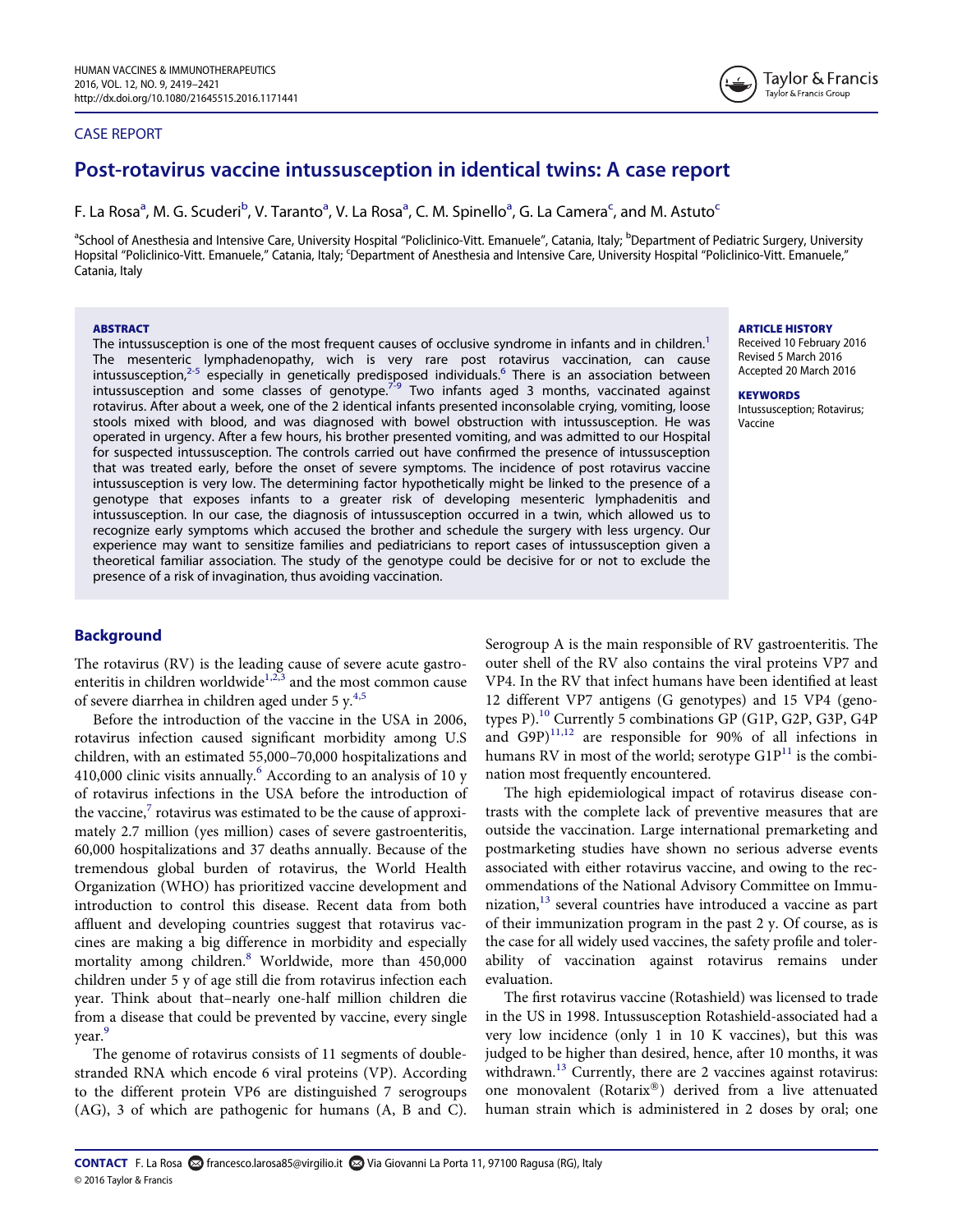pentavalent (RotaTeq®), consisting of a human bovine reassortant strain containing antigens G1, G2, G3, G4, and P, also be administered in 3 doses by oral. Both vaccines have shown to be effective in reducing cases of GARV. As regards the side effects, although in recent years several studies have revealed a significant increase of safety profile of such vaccines, the intestinal intussusception issue remains under study. Some recent results show that, although there was a significant reduction in cases of GARV, there has been a slight increase in cases of intussusception.[15](#page-3-11) The Yih study found a significant increase in the risk of intussusception after the first dose of Rotateq, with 1.5 excess cases per 100,000 vaccine recipients. They found no association with subsequent doses, but couldn't rule that out.<sup>[16](#page-3-12)</sup> For Rotarix, the findings were not significant, but a relatively small number of children got that vaccine (an order of magnitude lower), and the authors concluded that their risk estimates were imprecise and should be considered in the context of findings of increased risk in other studies.[17](#page-3-13) Their results should be considered along with other studies from the US and other countries. It is reasonable to conclude that intussusception can occur with either vaccine, but that the risk is low, on the order of 1-5 cases per 100,000 infants, therefore the benefit-risk balance for Rotarix<sup>TM</sup> and RotaTeq<sup>®</sup> is favorable. From a public health perspective, the benefits in terms of prevented RVGE hospitalizations and deaths for the vaccinated population far exceed the estimated risks due to intussusception.<sup>[18,19](#page-3-14)</sup>

The pathophysiological mechanism of this type of intussusception hypothetically might be due to the action of rotavirus on the intestinal wall, in particular, the increase of the distal ileum wall thickness and the volume increase of the mesenteric lymphnodes. $20$  The association between vaccination and intussusception has not traditionally been considered as an association which has a genetic basis. In recent years some authors have reported cases of idiopathic intussusception with hereditary predisposition.<sup>[21](#page-3-16)</sup> This hereditary predisposition, understood as anatomical alteration, could be considered as etiological factor in many cases of idiopathic intussusception. In these families with genetic predisposition, if there are triggers such as viral infections or as acquired immunity, intussusception would occur much more easily.

#### Case report

Two identical twins, both male, aged 3 months, born at term, in good health, in September 2014, on the advice of the pediatrician, have been vaccinated for the prevention of rotavirus gastroenteritis. Each twin receveid one dose of Rotarix® vaccine. After about one week after Rotarix $^{\circledR}$  dose, one of the infants presented inconsolable crying, vomiting and stool mixed with blood. Arrived at our unit of pediatric surgery, it was diagnosed a bowel obstruction with intussusception and he was operated in urgency. A few hours after, the twin brother also presented vomiting, and was admitted to our Hospital for suspected intussusception. The controls carried out have confirmed the presence of intussusception. The diagnostic was carried out more rapidly than in the previous case report. The second twin was surgically treated early, before the onset of severe symptoms.

# **Discussion**

The infants intussusception can be a surgical urgency and a significant commitment both to the pediatric surgeon that the anesthesiologist. It's one of the many causes of misdiagnosis and management problems in acute abdomen in children. Initial treatment, outside of some contraindications, it must have recourse to a radiological reduction: a pneumatic or hydrostatic barium under fluoroscopic control or, more recent technique, sonographically guided hydrostatic reduction with normal saline solution. The radiological reduction can be facilitated by a intravenous sedation. When the disease is not quickly diagnosed or radiological treatment fails, it is treated surgically, in the open or laparoscopically, with the consequent need to perform a general anesthesia and airway management, often in emergency. If intussusception is not treated at the right time, complications are ischemia, intestinal perforation and peritonitis. As with any other surgical pathology, a early diagnosis allows a more favorable surgical and anesthetic management in terms of patient outcome.

Rotavirus vaccination is a highly effective preventive measure against rotavirus gastroenteritis. The safety profile of such vaccines, which is generally excellent, remains under study, including for intussusception as a very rare serious AE. The contraindications to vaccination are currently represented by the presence of known hypersensitivity to the active substance or to any of the excipients; a history of intussusception or uncorrected congenital malformation of the gastrointestinal tract; severe com-bined immunodeficiency.<sup>[22](#page-3-17)</sup> A positive family history of intussusception in children was excluded from the contraindications. Although the homozygous assumes that the 2 brothers have the same genetic heritage, in our opinion, on the basis of some results in the literature and based on our clinical experience, even outside of cases of homozygosity, a family history of intussusception could lead to a early recognition of the symptoms, and then to the programming of surgery with less urgency.

# **Conclusions**

Introduction of effective and available rotavirus vaccines has substantially affected worldwide deaths attributable to diarrhea. The findings in literature are consistent with the high field effectiveness of vaccination observed in post-licensure epidemiologic studies. Taken together, these findings reaffirm the large public health impact of routine rotavirus vaccination in reducing the circulation of rotavirus. New recent estimates can be used to advocate for rotavirus vaccine introduction and to monitor the effect of vaccination on mortality once introduced. We believe that further studies should be carried out to investigate the family predisposition to the disease. Waiting for scientific results in this regard, our experience may want to sensitize families and pediatricians to report cases of intussusception given the likely familiar. The study of the genotype could be decisive for or not to exclude the presence of a risk of invagination thus avoiding vaccination.

# Disclosure of potential conflicts of interest

No potential conflicts of interest were disclosed.